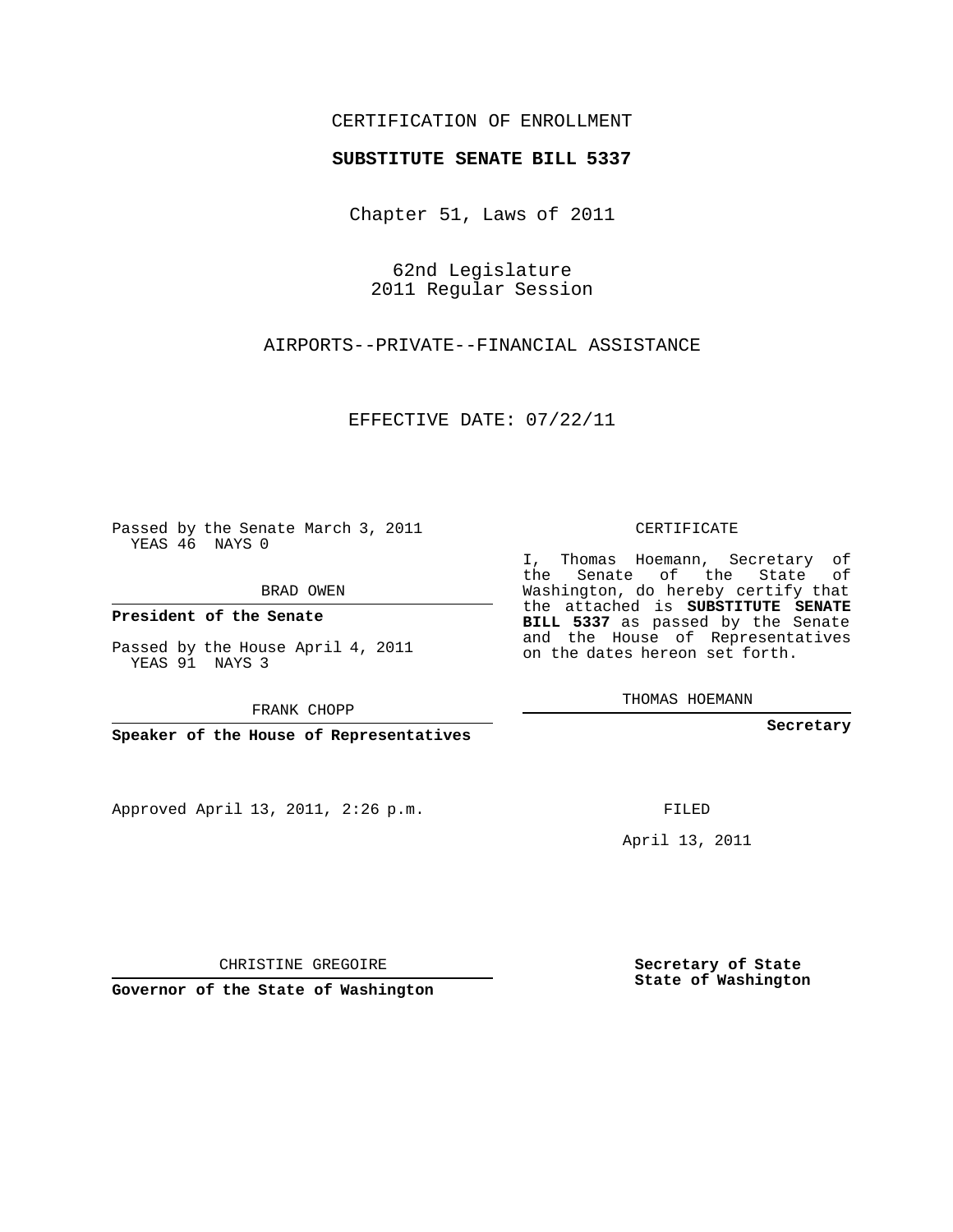## **SUBSTITUTE SENATE BILL 5337** \_\_\_\_\_\_\_\_\_\_\_\_\_\_\_\_\_\_\_\_\_\_\_\_\_\_\_\_\_\_\_\_\_\_\_\_\_\_\_\_\_\_\_\_\_

\_\_\_\_\_\_\_\_\_\_\_\_\_\_\_\_\_\_\_\_\_\_\_\_\_\_\_\_\_\_\_\_\_\_\_\_\_\_\_\_\_\_\_\_\_

Passed Legislature - 2011 Regular Session

## **State of Washington 62nd Legislature 2011 Regular Session**

**By** Senate Transportation (originally sponsored by Senators Stevens, Pflug, Honeyford, Swecker, and Roach)

READ FIRST TIME 02/10/11.

1 AN ACT Relating to financial assistance to privately owned airports 2 available for general use of the public; and amending RCW 47.68.090.

3 BE IT ENACTED BY THE LEGISLATURE OF THE STATE OF WASHINGTON:

 4 **Sec. 1.** RCW 47.68.090 and 2009 c 470 s 718 are each amended to 5 read as follows:

 (1) The department of transportation may make available its engineering and other technical services, with or without charge, to any municipality or person desiring them in connection with the planning, acquisition, construction, improvement, maintenance, or operation of airports or air navigation facilities.

11 (2)(a) The department may render financial assistance by grant or 12 loan, or both, to the following entities out of appropriations made by 13 the legislature for the following purposes:

 (i) Any municipality or municipalities acting jointly in the planning, acquisition, construction, improvement, maintenance, or operation of an airport owned or controlled, or to be owned or 17 controlled by such municipality or municipalities( $(\frac{\pi}{2} + \frac{\pi}{2})$ ):

18 (ii) Any Indian tribe recognized as such by the federal government 19 or such tribes acting jointly in the planning, acquisition,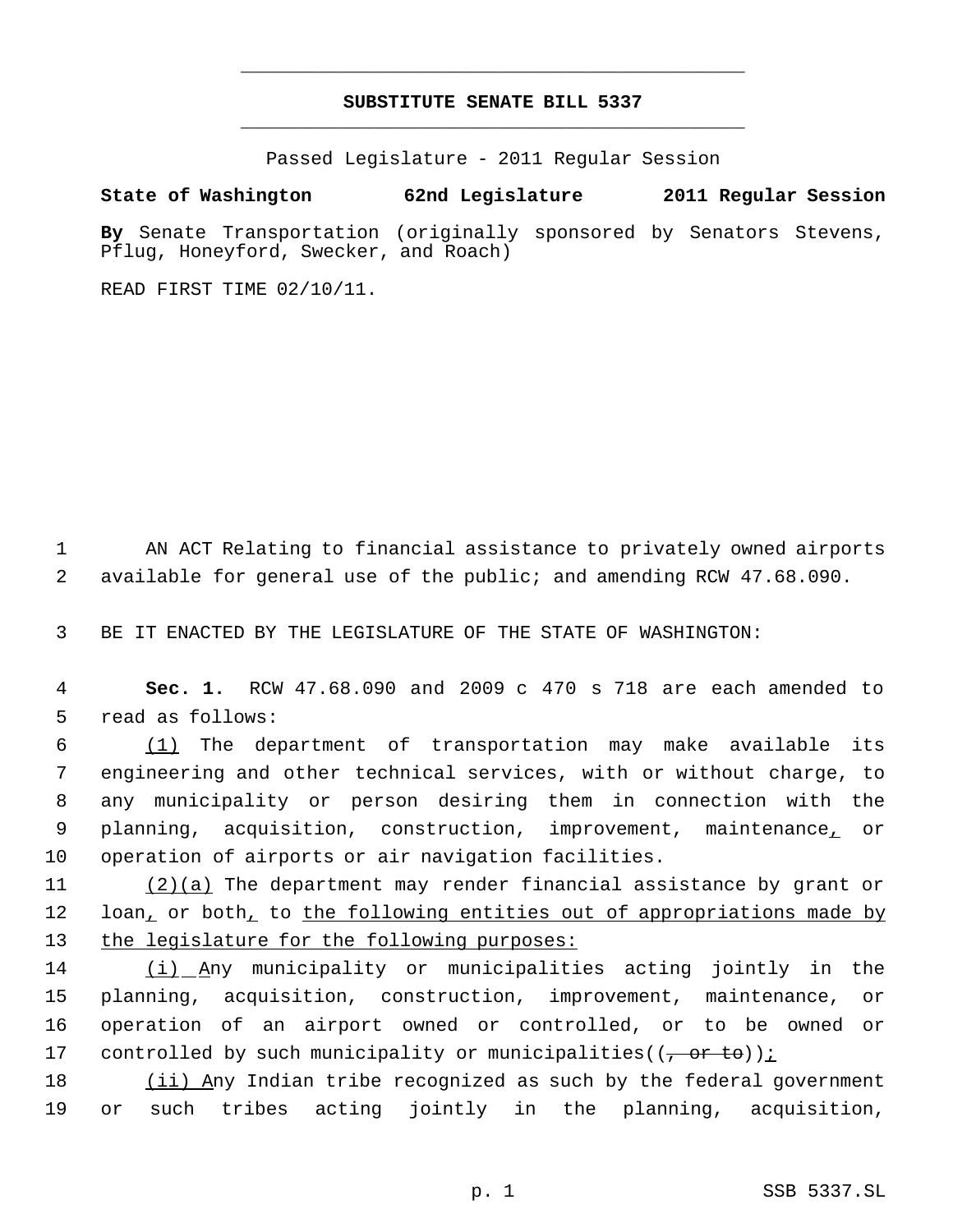construction, improvement, maintenance, or operation of an airport, owned or controlled, or to be owned or controlled by such tribe or 3 tribes, and to be held available for the general use of the public( $(\tau$ 4 out of appropriations made by the legislature for such purposes)); or

 (iii) Any person or persons acting jointly in the planning, acquisition, construction, improvement, maintenance, or operation of an airport, owned or controlled, or to be owned or controlled by such person or persons, and to be held available for the general use of the public.

 (b) Such financial assistance may be furnished in connection with federal or other financial aid for the same purposes: PROVIDED, That 12 no grant or loan, or both, shall be in excess of two hundred fifty thousand dollars, or five hundred thousand dollars during the 2009-2011 fiscal biennium, for any one project: PROVIDED FURTHER, That no grant 15 or loan, or both, shall be granted unless the municipality or 16 municipalities acting jointly,  $((\theta \cdot \mathbf{r}))$  the tribe or tribes acting 17 jointly, or the person or persons acting jointly shall from their own funds match any funds made available by the department upon such ratio as the department may prescribe.

20 (c) The department must establish, by rule, criteria for administering financial assistance to any entity.

 (3) The department is authorized to act as agent of any 23 municipality or municipalities acting jointly  $((\theta \cdot \hat{r}))$ , any tribe or 24 tribes acting jointly, or any person or persons acting jointly upon the 25 request of such municipality or municipalities, ((or such)) tribe or 26 tribes, or person or persons in accepting, receiving, receipting for, and disbursing federal moneys, and other moneys public or private, made available to finance, in whole or in part, the planning, acquisition, construction, improvement, maintenance, or operation of an airport or air navigation facility; and if requested by such municipality or 31 municipalities,  $((\theta \cdot \hat{r}))$  tribe or tribes, <u>or person or persons,</u> may act as its or their agent in contracting for and supervising such planning, acquisition, construction, improvement, maintenance, or operation; and 34 all municipalities  $((and))_+$  tribes<sub> $t$ </sub> and persons are authorized to designate the department as their agent for the foregoing purposes. The department, as principal on behalf of the state, and any municipality on its own behalf, may enter into any contracts, with each other or with the United States or with any person, which may be